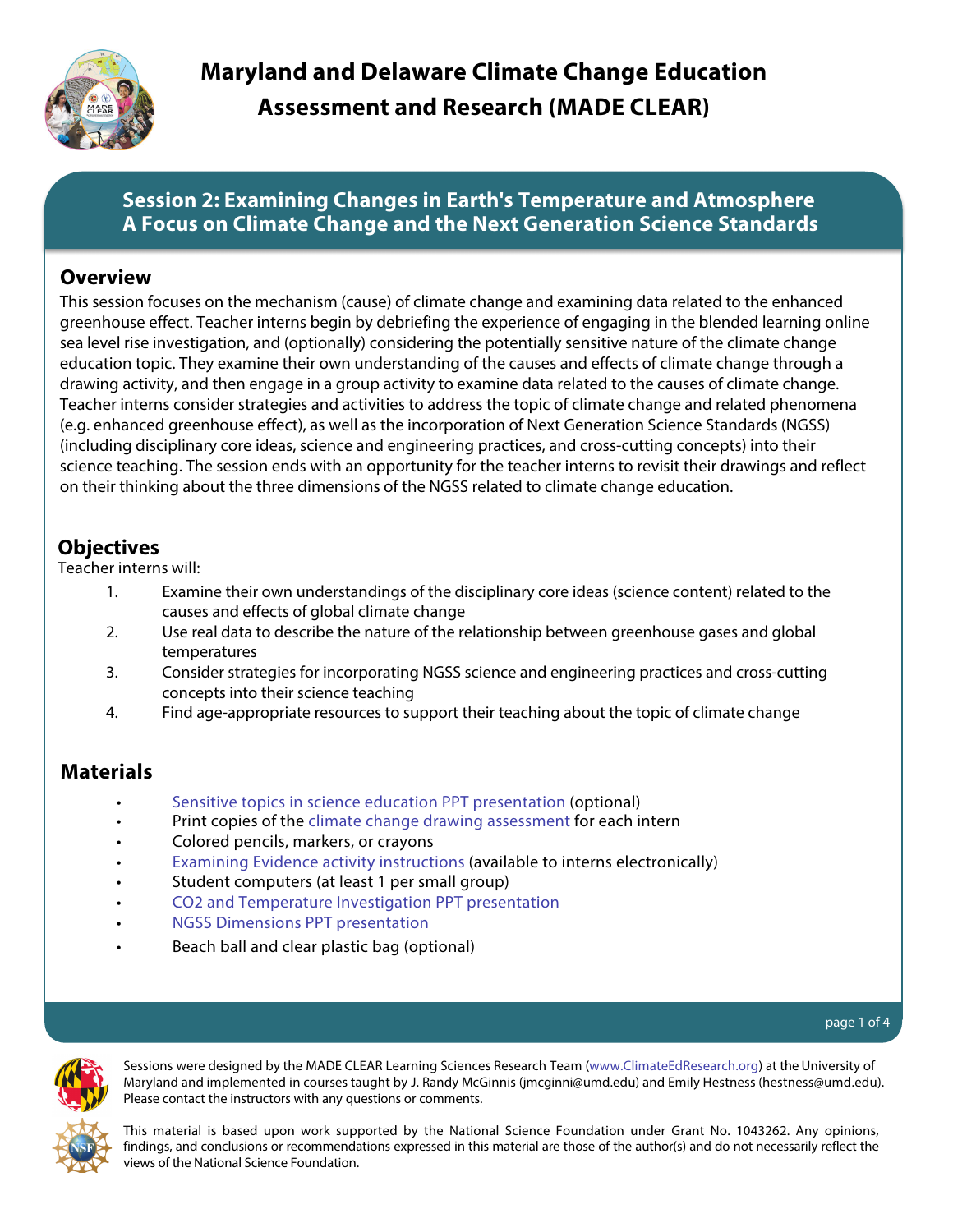### **Getting started**

To debrief the online [Sea Level Rise investigation experience,](http://www.climateedresearch.org/science-methods/sea-level-rise/) begin the class session with small group discussions in which teacher interns respond to these questions: "What did you learn from the online Sea Level Rise investigation experience?" and "What do you still want to know?" You may also choose to ask questions or make comments about the ideas they provided in their completed investigation guides, or ask how they see 1) the blended (online and inclass) learning approach, and 2) the use of locally-relevant examples, as potentially applicable to their own teaching.

If interns completed the optional online [Climate Profile Survey](http://uw.kqed.org/climatesurvey/index-kqed.php), or if you want to engage in conversation about the potentially sensitive nature of the climate change topic, share the ideas provided in the [PowerPoint presentation on](www.climateedresearch.org/science-methods/sensitive-topics.ppt) [sensitive topics in science education.](www.climateedresearch.org/science-methods/sensitive-topics.ppt)

# **Procedure**

#### **Engage**

Introduce climate change as a salient topic in science education due to its presence in the Next Generation Science Standards – the first national standards document in the U.S. to include the topic of climate change. Allow teacher interns about 10 minutes to consider what they already know about climate change by completing the [drawing assessment](www.climateedresearch.org/science-methods/climate-change-drawing-assessment.doc) in response to the prompt: Draw all that you know about the causes and effects of global climate change.

Ask teacher interns to discuss their drawings in pairs or small groups, particularly the components they may have included related to temperature and greenhouse gases.

Present the questions:

•

- What is the nature of the relationship between greenhouse gas concentrations and global temperatures at different timescales?
- How can we engage students in examining data to make sense of this relationship?

Explain that teacher interns will be examining data in small groups in order to answer these questions.

## **Explore**

In this modified jigsaw activity, teacher interns will work in eight small groups (1A, 1B, 1C, 1D and 2A, 2B, 2C, 2D). Four of the groups (1A, 1B, 1C, and 1D) will examine atmospheric carbon dioxide data at different timescales, considering the guiding question "How has CO2 concentration in the Earth's atmosphere changed over time?". The other four groups (2A, 2B, 2C, and 2D) will examine global temperature data, considering the question "How has average global temperature changed over time?"

Each group needs an electronic copy of the [Examining Evidence activity instructions.](www.climateedresearch.org/science-methods/session-2/examining-evidence.doc) This page provides a link to the data that each of the eight groups will examine.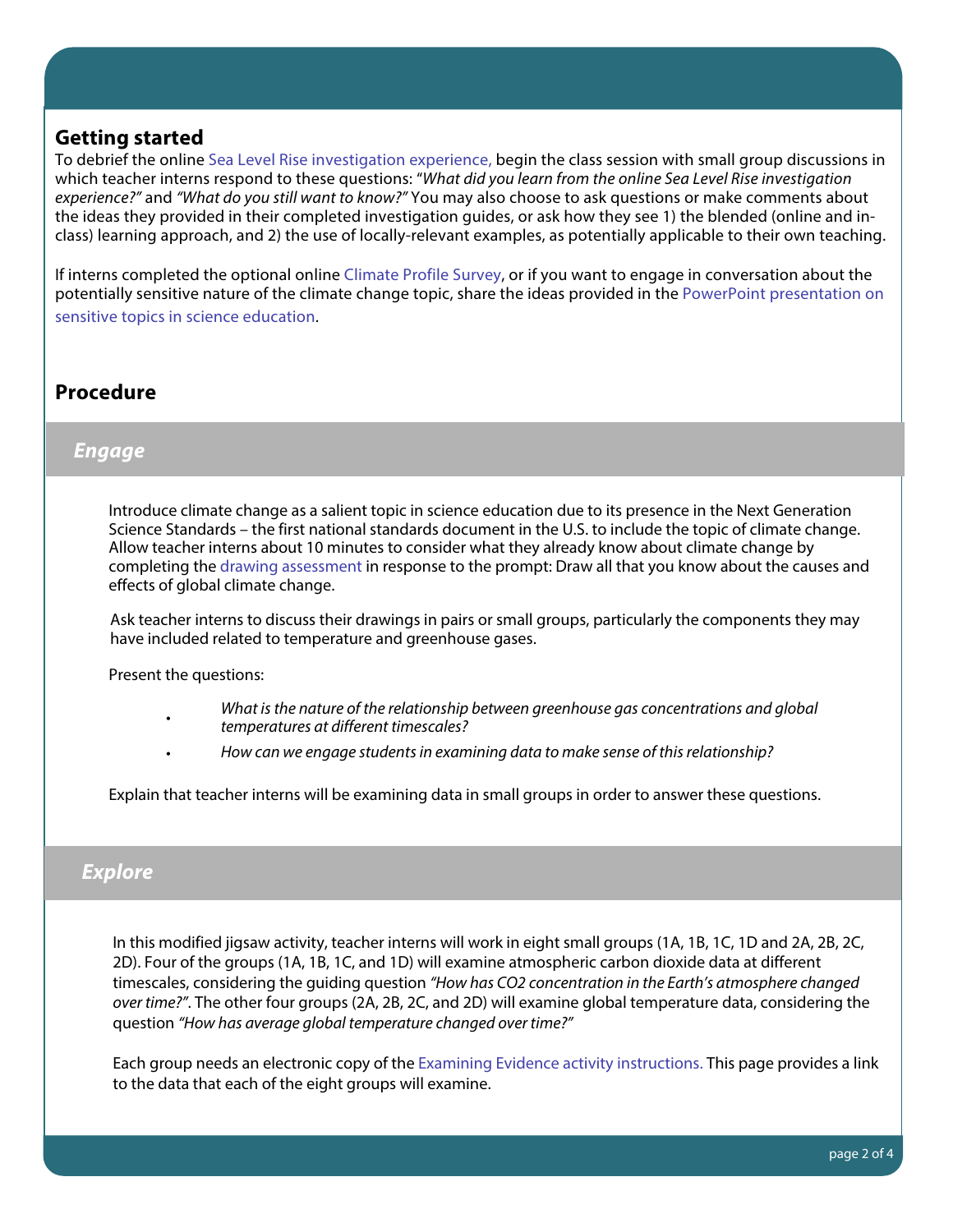Allow groups about 15 minutes to complete Part A listed on the activity instructions. They are asked to examine their group's data and discuss their guiding question ("How has CO2 concentration changed over time?" or "How has average global temperature changed over time?"). They also consider the questions:

- What is the data source? Is it reputable?
- What story do you think the data is telling?
- What questions do you have about the data?

After groups have completed Part A, they will combine with the other small group that shares their letter (1A & 2A, 1B & 2B, 1C & 2C, 1D & 2D) to complete Part B. Each of these four group combinations (now group A, B, C, and D) examined data extending over a similar timeframe.

Groups will discuss the question:

• What does your data suggest about the relationship between temperature and carbon dioxide?

Groups should be prepared to share the highlights of their conversation.

## **Explain**

To address the question "What is the nature of the relationship between greenhouse gas concentrations and global temperatures at different timescales?," ask each of the four groups (A, B, C, and D) to share the highlights of their group's discussion related to the question. Presentations should be very brief (1-2 minutes).

\*Graphs of group data are presented on slides 2-5 of the [Carbon Dioxide and Temperature Investigation](www.climateedresearch.org/science-methods/session-2/CO2-temp-investigation.ppt) [PowerPoint presentation.](www.climateedresearch.org/science-methods/session-2/CO2-temp-investigation.ppt)

Share an example standard\* from the Next Generation Science Standards related to this topic:

\*Standard shown on slide 6 of the PowerPoint presentation

**Code:**  MS-ESS3-5

**Standard:**  Ask questions to clarify evidence of the factors that have caused the rise in global temperatures over the past century.

**Clarification Statement and Assessment Boundary:** 

Examples of factors include human activities (such as fossil fuel combustion, cement production, and agricultural activity) and natural processes (such as changes in incoming solar radiation or volcanic activity). Examples of evidence can include tables, graphs, and maps of global and regional temperatures, atmospheric levels of gases such as carbon dioxide and methane, and the rates of human activities. Emphasis is on the major role that human activities play in causing the rise in global temperatures.

Discuss how examining data can help students think about the causes of increasing global temperatures over the last century\*.

\*Slide 7 of the PowerPoint presentation shows temperature and carbon dioxide data from the past century compared to data from the past 400,000 years

Introduce the greenhouse effect as a key phenomenon that students would need to understand in order to understand the relationship between greenhouse gas concentrations and global temperatures. Do the data support the claim that human activity (e.g. burning fossil fuels) is currently enhancing the greenhouse effect?